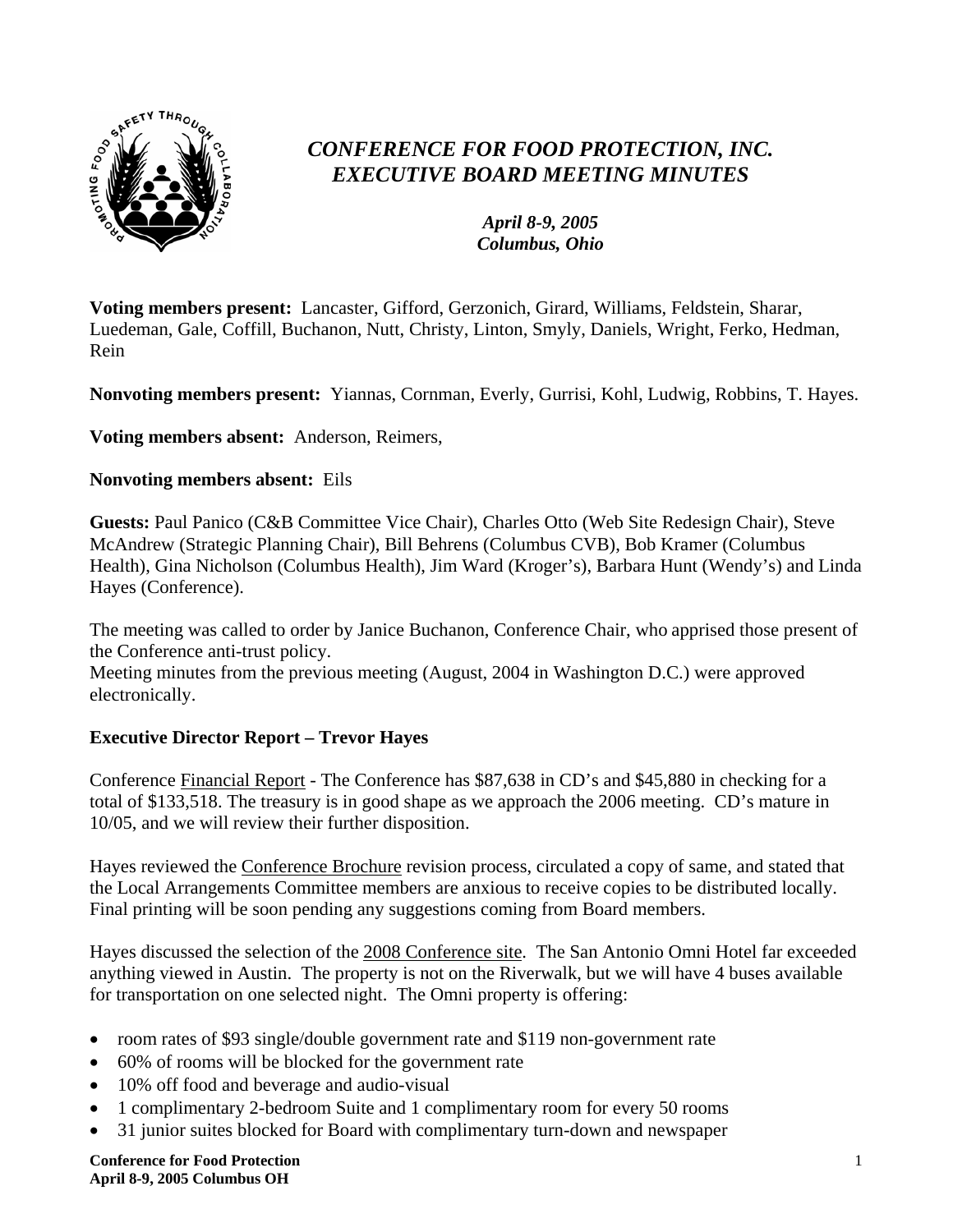• complimentary reception with margaritas, chips and salsa

This is the 50<sup>th</sup> anniversary of the Crumbine. Four applications for the Award have been submitted -Los Angeles County, San Diego County, Metro Nashville, and Multnomah County, OR. The Crumbine Award Jury meets again this year by conference call versus previous face-to-face meetings in DC. This change will keeps costs down. Additionally, there are now nine co-sponsors to share costs. The winner should be announced sometime in early May.

The Executive Assistant Service Agreement will be finalized this meeting. Compensation meets previously approved guidelines. Thanks to Christy for drafting the Agreement. Position descriptions for Executive Director and Executive Assistant have also been drafted.

As we requested of Derfler and Sharar at the last meeting, the MOU developed by USDA has been signed by all and will be submitted through the Issue process at 2006 CFP by the Constitution  $\&$ Bylaws Committee.

Hayes reviewed the letter from Purdue University regarding the Issue submission website agreement saying that the Department of Food Science agrees to host the site. It also states that if Purdue becomes unable to host the website, they will provide CFP with 90-days notice. Buchanan extended the Board's thanks to Rich Linton for facilitating this arrangement.

Hayes and then Kramer introduced the Local Arrangements Committee:

- Bob Kramer Columbus Health Department
- Barbara Hunt Wendy's
- Gina Nicholson Columbus Health Department
- Bill Behrens Experience Columbus
- Jim Ward Kroger's

The Committee expressed that they are excited and honored to have the Conference in Columbus. Kramer said they are going to try to get as many local health departments as possible to participate in this process. They extended thanks to Trevor and Linda Hayes for being wonderful to work with, for being both supportive and helpful, and for providing "the local arrangements book" to help them. The Committee presented all Board members with a CFP logo tote bag filled with Ohio products. Hayes complimented the Local Arrangements Committee for their conscientiousness and their outreach efforts. Christy offered to share powerpoint presentation materials with the Committee. Buchanon thanked the group for their warm welcome and their fabulous work so far.



Ferko moved and Smyly seconded motion that we approve using this tote bag as the 2006 Conference bag. They will be provided at no cost. Motion carried unanimously.

Hayes also shared NEHA letter recognizing and endorsing the CFP/ANSI manager certification accreditation.

The Board reviewed the Draft Travel Policy to provide for travel subsidies for Standing Committee members and their representatives. Hayes made 3 changes to previous travel subsidy policy:

• Executive Secretary title was changed to Executive Director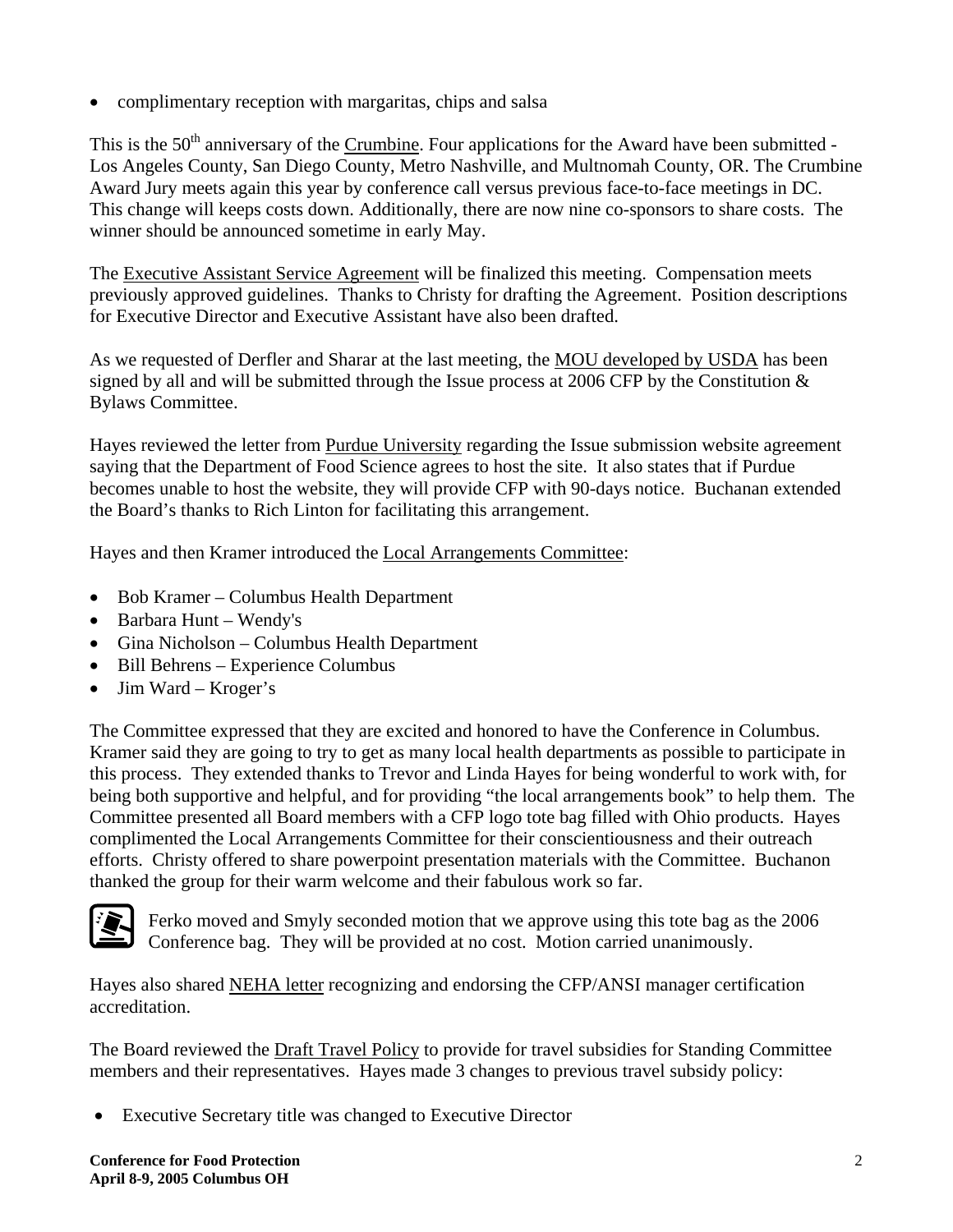- Travel reimbursement entitlement shall also extend to representative of standing committees who attend a Board meeting on behalf of the committee Chair
- Changed wording that states, "if requested, pay Issue Chair all travel expenses."

These proposed changes generated extensive discussion with regard to whether any position should allow for full reimbursement as opposed to the standard maximum of \$500. Edits will be made to draft policy to reflect that individuals may apply in advance for additional funding subject to Board approval for costs in excess of \$500 but that no one position will be called out for special privileges.



**Wright** agreed to work on language of expense parameters not including meals. **Hayes** will send out second draft for Board approval when revised.

Buchanon and Hayes raised the need for a Canadian representative due to inactive participation of Bradbury. Suggestions: by Christy - Anne MacKenzie, Health Canada; by Gale - James Drew, Manitoba. Anne McKenzie was previously approached by Hayes to see if she is interested in serving, and she expressed interest should an opening occur.



**Hayes** will establish new contact with McKenzie first, then with Drew if McKenzie declines.



Buchanon moved to vacate the position currently held by Robert Bradbury. (No second was recorded.) Motion carried unanimously.

Nutt and Robbins suggested that Mexico may need to be approached for representation similar to Canada's. No action was taken at this time.

# **Constitution and Bylaws Committee – Paul Panico representing Larry Eils**

Panico reviewed highlights of the previously submitted report.



**Board Members** need to send comments to Eils by May 1 on the nine Position Descriptions presented to the Board thus far including council member position distributed at this meeting.

The Committee will have the remaining Position Descriptions ready for review by the August Board meeting.

Daniels asked why CDC was not a formal member of CFP equal to FDA and USDA roles as stated in the Constitution & Bylaws.



Daniels moved and Ferko seconded motion that requests Constitution & Bylaws Committee to draft language to include CDC on Executive Board. Motion carried unanimously.



**Panico** will advise Eils that Board requests that **Constitution & Bylaws Committee** draft language to include CDC on the Board for submission as an Issue to the 2006 Conference.



Hedman moved and Daniels seconded motion that CDC be invited as special advisor until the change noted above is made. Motion carried unanimously.



**Buchanon** will approach Art Liang, CDC, regarding appointment of a CDC advisor.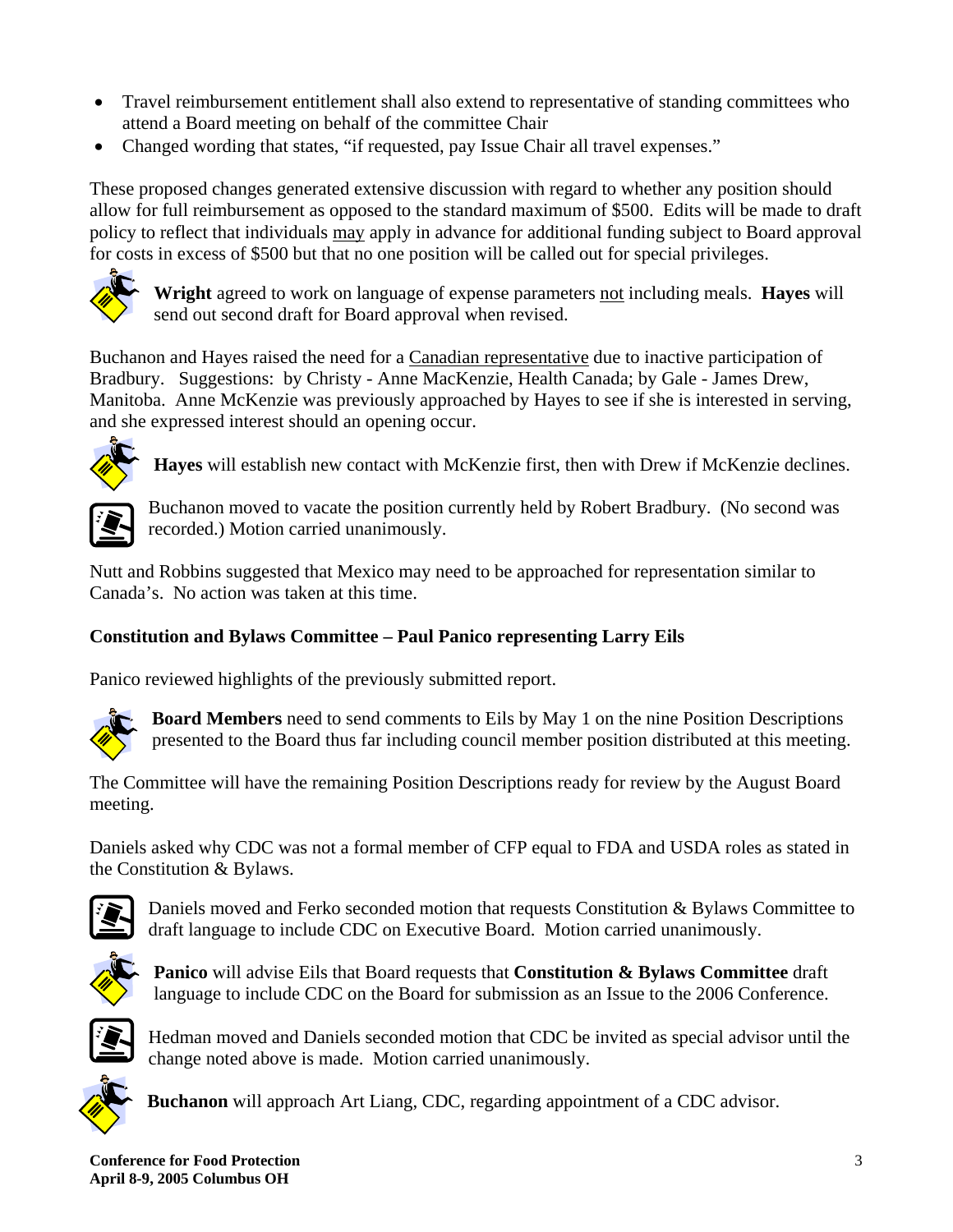

Williams moved and Linton and Rein seconded motion to accept Constitution & Bylaws report. Motion carried unanimously.

## **Website Committee Report – Charles Otto**

Otto gave an extensive power point presentation reviewing visual examples of the committee's work. The redesigned website will have sophisticated use of dropdown boxes, bookmarks, links, etc. Varying levels of information will be accessed by members, chairs, board members, etc. through the use of passwords. We will have email addresses available through the website (ex., executivedirector@foodprotect.org) that will automatically forward messages to our email of choice. Colors will be used to add excitement and interest. Charles commended the Website Committee for their work. Board members expressed approval and positive impressions. Extensive discussion ensued on implementation of the redesign.



Ferko moved and Gale seconded motion that the Committee continue its work, use Sterling, and involve Kevin Hamstra (Purdue) as needed, modify budget to \$10,000 and Board review committee's further work and recommendations at August meeting. Discussion followed then

Gale recommended two step motion. Ferko amended the motion to first approve increasing amount of website budget of \$4500 to "not to exceed \$10,000." Linton seconded. Motion carried unanimously.

This amount increases the \$4500 previously approved to \$10,000 for the redesign and implementation process. Continued monthly hosting of \$2,000 per year will remain in place.

During further discussion of implementation, Otto described redesign process as involving three stages:

- Simplify navigation, drop down menus, neater pages, colors, search functions, etc.
- Business functions incorporating application for council members, on-line registration, issue submission, etc.
- Ability for conference to do its work private member-only areas committee work, etc.

Otto proposed that we move to 1) continue committee and 2) move to go forward with project and deliver phased output by August meeting or sooner.



Ferko so moved and Gale and Christy seconded the motion. Motion carried unanimously. Committee with Trevor is authorized to begin the actual work of modifying the website up to the limits of this budget.

The Board did not formally vote to accept the Website Committee report.

## **Issue Committee Report – Frank Ferko**

Ferko and Robbins reviewed activities of the committee as outlined in the previously submitted report.



Ferko moved and Linton seconded motion to immediately activate Purdue-hosted link for issue submission. Motion carried unanimously.



**Hayes** will work with **Linton** to ensure that the Issue submission weblink is activated.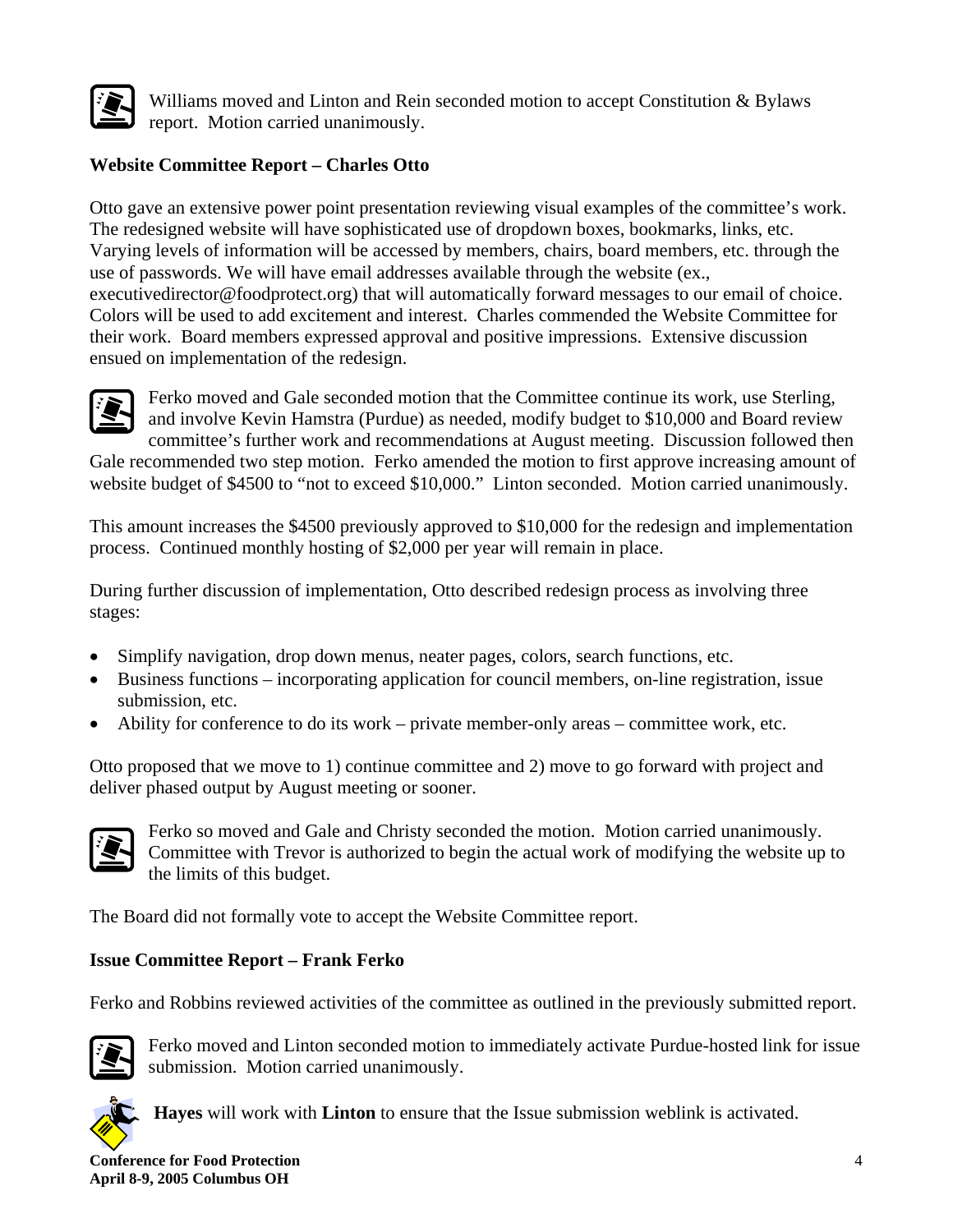

Panico brought up possibility of expanding issue submission timeframe to 120 days before conference instead of 75 days. Feldstein recommended that Constitution & Bylaws committee develop an Issue on behalf of the Board so that this change takes effect in 2008.



Ferko and Robbins moved and Hedman seconded that all CFP dates be reviewed. Motion carried unanimously.

Robbins asked whether Issue Committee or its members can write and process an Issue. Board sees no conflict of interest.



Hedman moved and Williams seconded motion to accept Issue Committee Report. Motion carried unanimously.

## **Audit report – Debra Williams**

Williams reviewed the Audit Committee's process of auditing CFP financial records and complimented Trevor and Linda Hayes on their accounting practices. The Committee offered two issues that need Board consideration:

- whether meals for Executive Director and Executive Assistant should be reimbursed at a per diem rate or by receipts. Receipts will continue to be used.
- whether reimbursements for CFP's ACAC representative will be covered totally or should they be limited to CFP's standard \$500. To date reimbursements for ACAC Representative have exceeded \$500. Recommendation that if anticipated amount is to exceed \$500 it should be pre-submitted for approval and ACAC person should be held to same standard as others.

Hayes asked if we need to formalize the ACAC as a standing committee and get a report as we do from other committees? Discussion ensued regarding the ACAC Committee's relationship to CFP as opposed to that of our representatives to the ACAC Committee (John Marcello, FDA and Jim Lewis, NSF). Lancaster expressed concern that if this is not really a CFP Committee, is there any potential for Board liability? Hayes restated that ACAC should be required to make a report to us. It became clear during the discussion that the Board has limited knowledge of the scope and function of the ACAC. Hayes will apprise Marcello and Lewis of Board's interest in ACAC activities. No motion required for this.



Hedman moved and Linton seconded the motion to accept the Audit Committee report. Motion carried unanimously.

#### **Program Committee Report – Rich Linton for Larry Eils**

Linton learned of an opportunity to submit RFP for \$50,000 CREES grant from USDA and thought this would be a way for Purdue University to provide a workshop at 2 different venues, one being CFP. Proposal was distributed by Linton for Board's review. We should hear of USDA decision by end of May/early June. The benefit for CFP is that much of the cost of putting on the workshop would be covered by this grant. The program will be the same whether the grant is awarded to us or not. Several of the speakers have already committed to participating.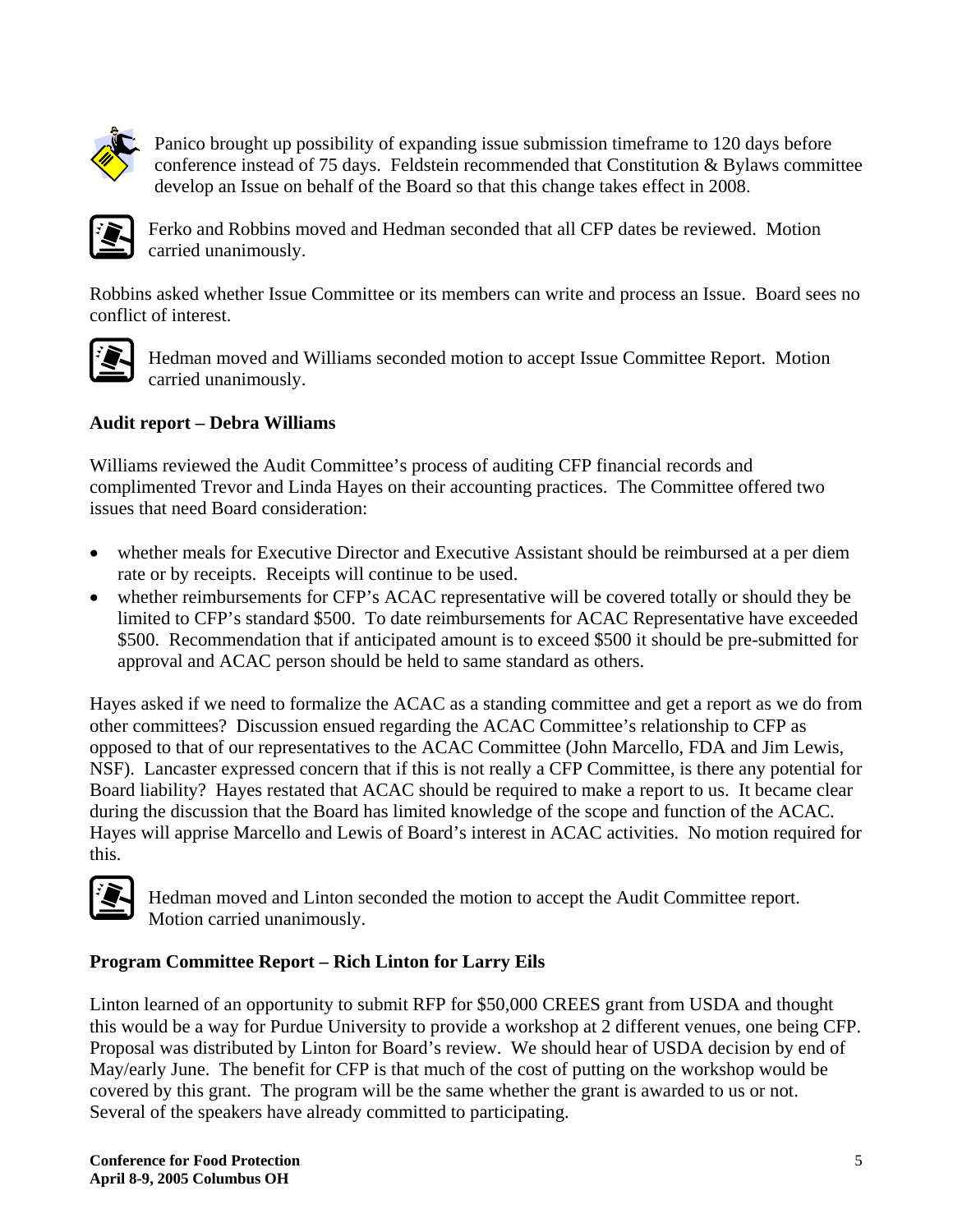Hayes asked if Linton would serve as a Program Committee Co-Chair with Eils and would serve as moderator of the Workshop. Eils had already expressed approval of this arrangement and Linton accepted.



Girard moved and Gale seconded motion to accept Program Committee report. Motion carried unanimously.

#### **Resolutions Committee report – Elizabeth Nutt**

Nutt recently accepted the post of Resolutions Chair on Buchanon's request and retrieved the appropriate Position Description to see what the job entailed. She called for committee volunteers, and Hedman, Lancaster, and Girard volunteered to help.



Williams moved and Rein seconded motion to accept Resolutions Committee report. Motion carried unanimously.

The Board broke for a tour of the Hyatt Hotel meeting rooms.

#### **Manager Training, Testing, and Certification (MTTC) Committee Report – Lee Cornman for Roger Hancock**

Cornman summarized the previously submitted report, commenting first on the significant reorganization of the committee into subcommittees to better manage the time-consuming and complex work of the committee. She further requested that the Committee's FAQ document be posted on the website to help answer many of the questions that come to CFP about the CFP's Manager Training, Certification and Testing Process. (See Council II Report.)

Cornman mentioned that USDA consultants have not been active and requested that Sharar seek to appoint new USDA representative(s) to the committee.



**Sharar** will look into filling the vacancy left by the USDA consultant who retired.

Training guidelines were discussed relating to the Education Subcommittee's assessment of whether a job task analysis or something similar needs to be a part of the standards since the old one (Annex B) was removed because it was out of date. The MTTC Committee voted to participate in a process facilitated by Dr. Woodley that would enable us to look at developing a basic outline or knowledge statement for the food protection manager position. Much discussion resulted concerning the intent of this facilitated process and what the outcome may be. The Board was told that the work of the Committee will have to go through the entire CFP process before it becomes a part of any official CFP document.



Rein moved and Hedman and Leudeman seconded motion to accept MTTC Committee report. Motion carried unanimously.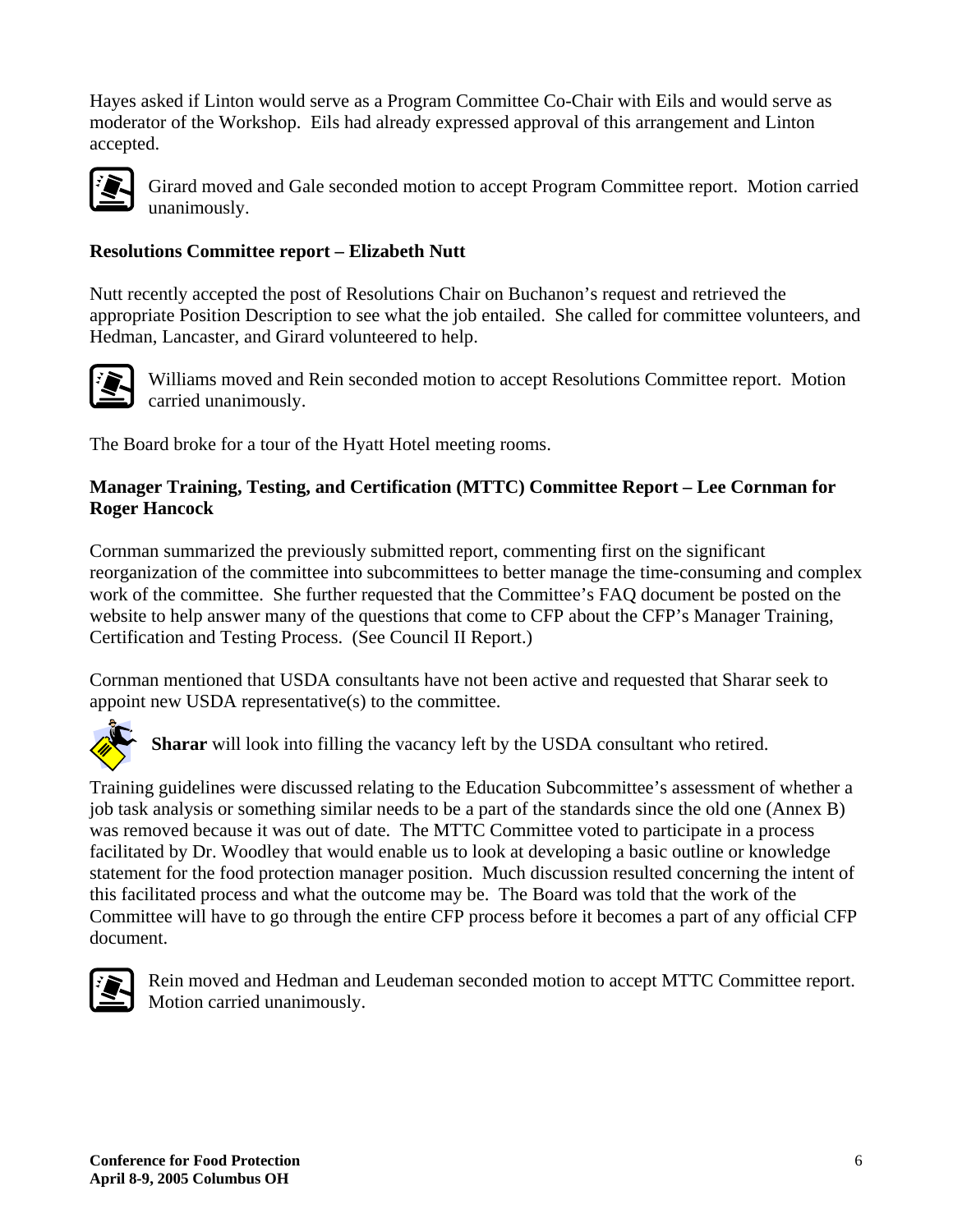## **Strategic Planning Committee Report – Steve McAndrew**

McAndrew reviewed primary Board charges to the Committee:

- improve marketability of CFP
- implement recommendations from membership survey
- develop strategic plan

McAndrew summarized previously submitted report especially Committee's exploration of the strategic planning process itself. The Committee expects to revisit the strategic plan annually and make changes as required/recommended.

There was general discussion of where Committee goes from here. Linton recommended removing food security from vision and mission and look into whether we want to include food security (now called food defense). Feldstein hopes we will move in that direction for communication and awareness-raising purposes.



Linton made motion to remove food security from Mission and Vision and 1st sentence under Action Plan on page 5, changing goal statement on page 5, and explore the possibility of CFP including food defense-related issues. Daniels seconded. During discussion, Smyly

recommended we also remove all food security language except page 5 and replace food security with food defense wherever it occurs. Amendment accepted. Motion carried unanimously.



**McAndrew** and **Wright** will work together on these suggested language changes for future Board review.

(Strategic Planning Committee Report continued on Saturday morning but is included here.) McAndrew proposes that the Committee develop action steps for each goal and present them to the Board electronically.



Smyly moved and Hedman seconded the motion to accept the Strategic Planning Committee report. Motion carried unanimously.

## **Council I Report – Frank Yiannas, Chair, Council I**

Yiannas thanked Lee Cornman, Council I Vice Chair, for her ongoing support then briefly summarized his previously submitted report.

- TCS (Temperature Control for Safety) Committee has been very diligent with its task and has met monthly. They like the term TCS food, they have put together a TCS food chart and are working on a more extensive guide to help users decide whether a food needs TCS or not.
- Plan Review Committee is also very active and is working with FDA on an issue related to floor drains, is working on clarification of "accessible" hand sink, and a guidance document for mobile units.
- Food Recovery Committee has had minimal activity John Krakowski replaces Chet England as Chair. They will have a conference call next month.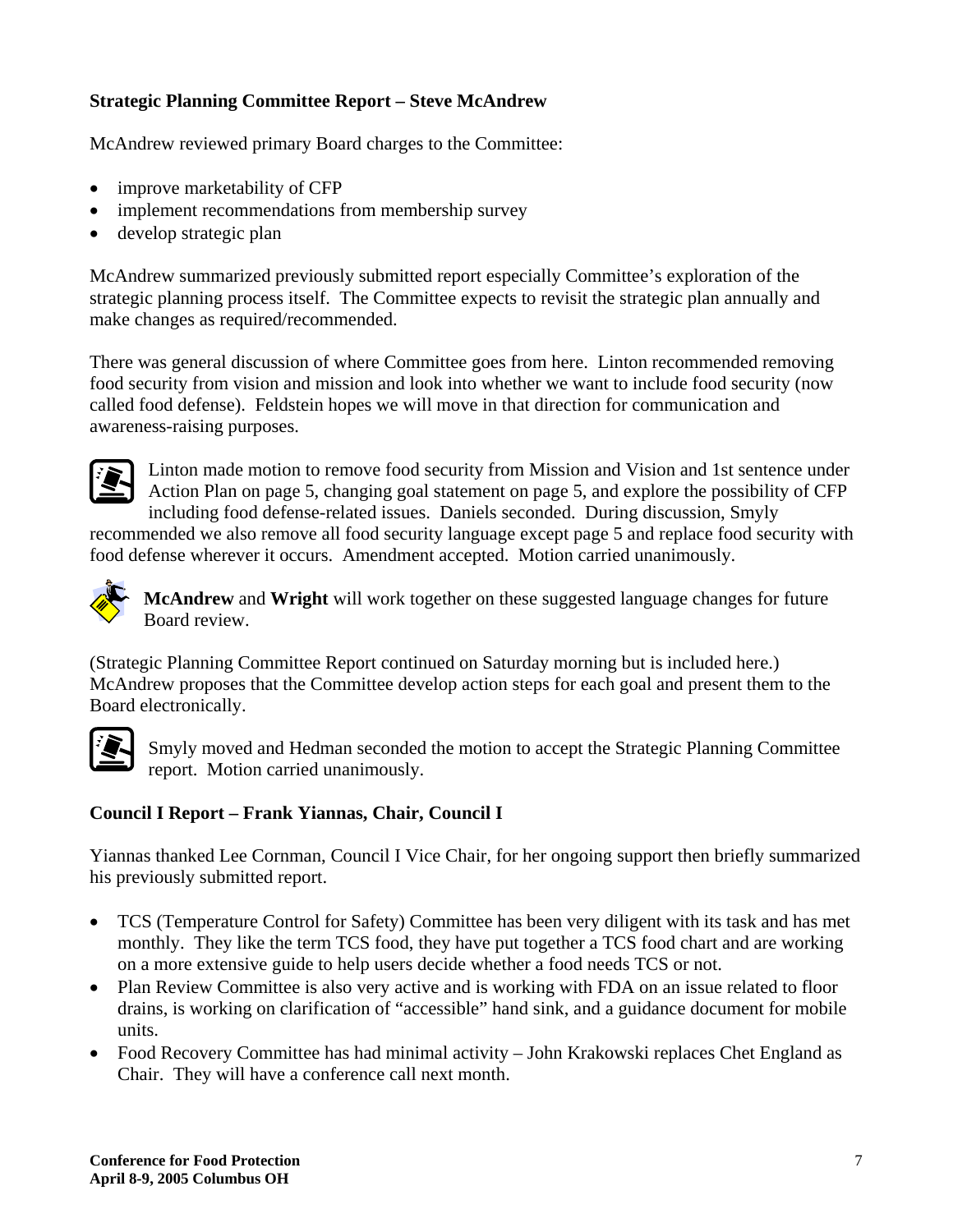Ferko requested the Board give guidance on how to make Committee rosters uniform. How should the members be denoted on the roster? It was agreed that updated full contact information should be included on committee rosters with each committee report.



Williams moved and Christy seconded motion to accept Council I report. Motion carried unanimously.

# **Council II Report – Vicki Everly, Chair, Council II**

Everly commended John Gurrisi, Vice Chair, and Committee Chairs for getting their reports in on time. In the interest of time, Everly chose not to review the activities of the 5 committees that work with Council II but asked if there were any questions from the Board. Hayes asked Feldstein about the status of the Clearing House Q&A (FAQ's) that needed to be cleared by FDA before they could be posted. Feldstein said the review is ongoing but is only to approve their posting on the FDA website. The Conference can put them on its website.



**Hayes** will look into posting the FAQ's on the CFP website.

• Certification of Food Safety Regulatory Professionals requests the addition of a new member, Gary Coleman – UL. Daniels asked if the powerpoint presentation on the survey this committee conducted could be shared with the committee.



**Everly** will ask Committee Chair to make that presentation available for us at the August Meeting. **Buchanon/Hayes – August agenda item.**

- Interdisciplinary Foodborne Illness Subcommittee Co-Chair Nutt asked if all new members have to go through the Board affirmation process; the answer provided by Hayes was yes. Hayes also stated that committee members need to be paid members of the Conference.
- Inspection Form Committee requested addition of Geri Jones to Committee.
- Emergency Preparedness and Response Committee no questions.



Hedman moved and Gale seconded motion to accept Council II report. Motion carried unanimously and includes approval of new members.

## **Council III Report – Larry Kohl, Chair, Council III**

Kohl also extends thanks to Council Vice Chair Ludwig and Committee Chairs for their work. The committees have been very active.

- Listeria monocytogenes Committee found that Food Code adequately addresses risks associated with Lm. The committee may have a couple of suggestions that will be submitted as an Issue. They are also developing Lm guidance document for retail and they are working with AFDO, FMI, FDA, and NRA as AFDO develops a video dealing with Lm.
- Allergen Committee has met a couple of times. Committee requests Board approval of membership changes: Steve Grover remains Chair though he moved from NRA to BK; New committee members needing approval: Sheila Cohn, NRA; Marie Louise Baehr, Sodexho Marriott Services, and Jill Hollingsworth, FMI (replacing Tim Weigner).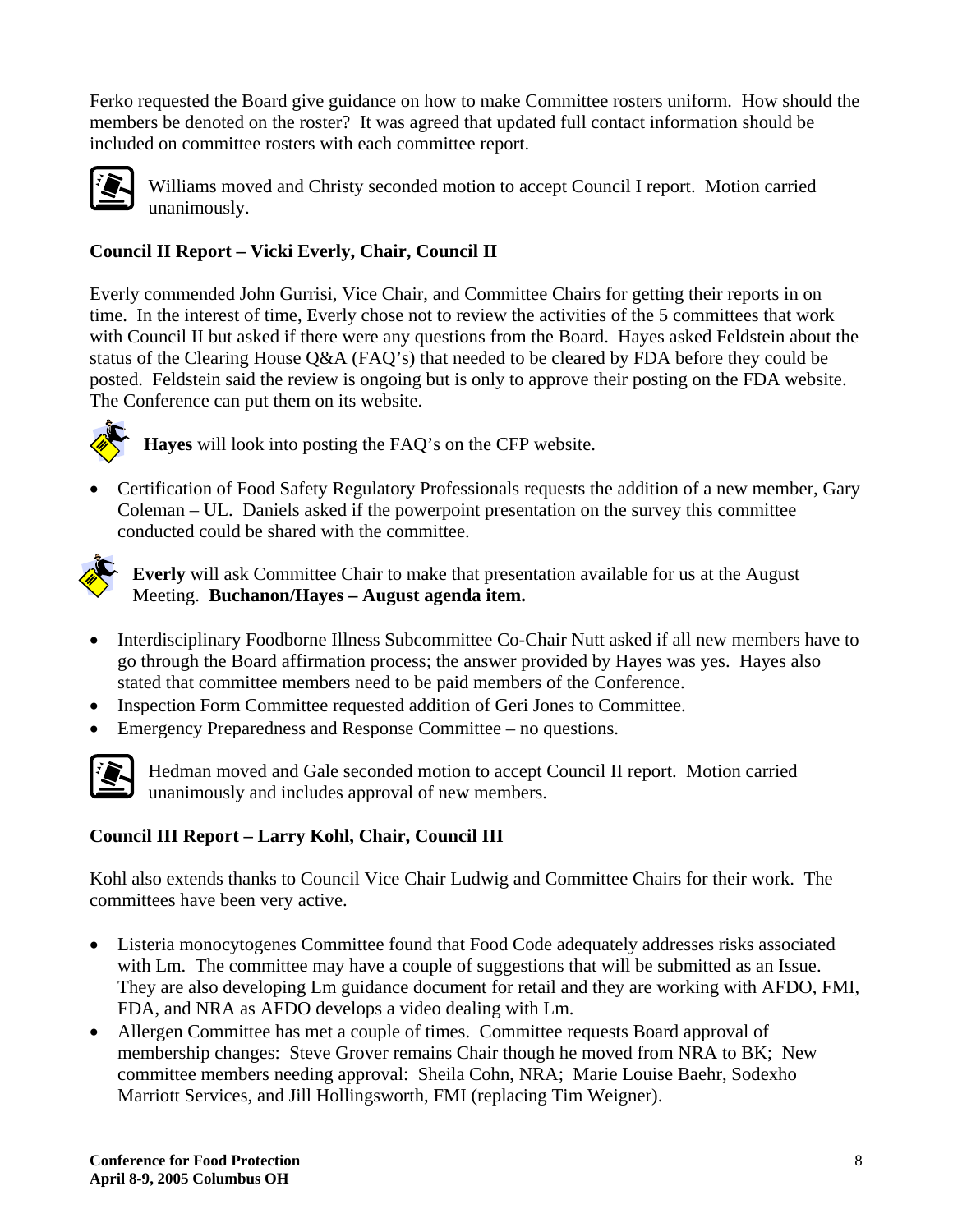• Critical Violations Committee is working actively with FDA. This Committee had a recent conference call not included in this report.



Daniels moved and Hedman seconded motion to accept Council II report. Motion carried unanimously and includes approval of new members.

Kohl also generated some discussion of Council membership process:

- He reinforced the importance of having the council application process on the web when the postcard notification goes out. Hayes clarified timeline.
- Ludwig brought up issue of members applying to more than one Council. Close communication between Council Chairs is essential to manage this and also to identify alternates.
- Everly suggested that there be a check box on the application that indicates the Council member must preregister by a certain date.
- Hayes cautioned that it's important that we select Council members from those who apply to the degree that we can.



**Robbins** will provide Hayes and Wright with an Outlook list of members with email addresses.



**Wright** agreed to notify those who indicated Council interest at last meeting on sign up sheets that they must apply formally.

#### **FDA report – Faye Feldstein**

Kevin Smith left CFSAN for Office of Regulatory Affairs (ORA); his vacated position is available to anyone who wishes to apply.

Food Code 2005 will be released on line and on CD in June followed by hard copies in late summer. Code will be less colorful to save costs. Made substantive changes to three sections in the Code as the result of the Conference meetings - Employee Health, Reduced Oxygen Packaging, and definition of PHF (TCS). There will be three training sessions for Regional Food Specialists to discuss these changes. (More details are included in Faye's written report that was distributed to the Board following the meeting.)

Two issues from 2002 Conference generated changes – language has been clarified to allow re-service of non-potentially hazardous packaged food in highly-susceptible populations. Also from 2002, CFP approved and FDA accepted a recommendation to have instantaneous cooking temperatures in food code. When researching this, FDA found such a standard to be scientifically non-defensible. FDA apologizes for accepting this issue and now having to withdraw approval. FDA may bring this issue back to the Conference in 2006.

Issues not in 2005 Food Code:

- 2004-I-13 (person in charge present during food production) will go back to CFP in 2006 for further discussion
- 2004-I-30 (drinking water coolers) has not gotten started yet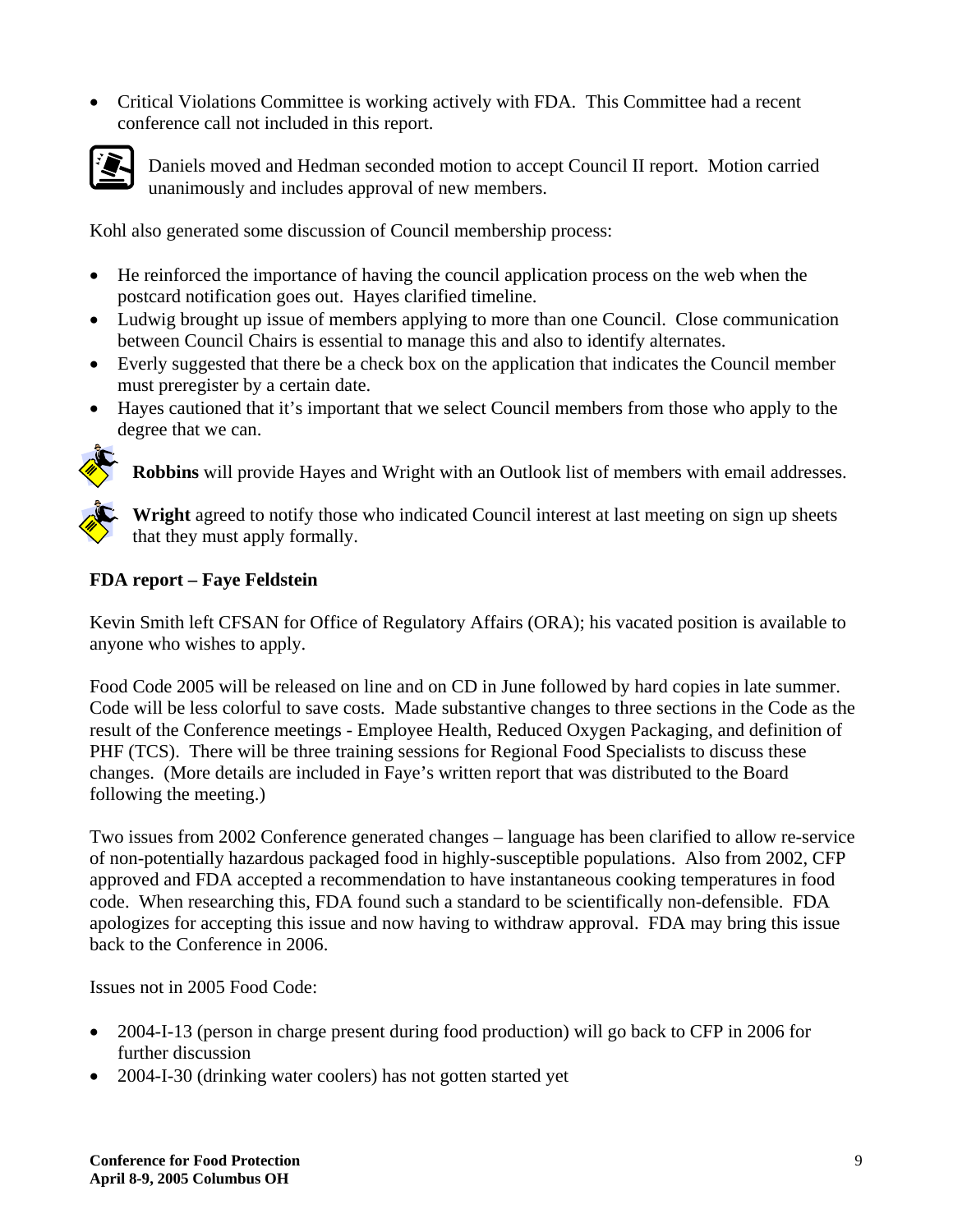• 2004-III-33 (changes to sanitizer time/temperature); issue requested FDA look at this for changes and charting in Food Code; FDA would like this resubmitted by someone at next Conference along with some data and request for involvement of EPA

Feldstein also gave an update on inspections and HACCP in schools. This information is included in the written report.

Critical and non-critical violation evaluation has been underway at FDA. FDA has been working diligently with a number of experts and with the CFP Committee and will return to the 2006 Conference with information on their findings.

Feldstein offered an update on the Listeria Action Plan resulting from the Listeria Risk Assessment to see if there are any changes needed to address Lm control. This activity is underway.



Gifford raised a question that led to Feldstein suggesting we may wish to discuss how the 2003 Supplement worked at the August meeting since the same may be done for the 2006 Conference. **Buchanon/Hayes – August Agenda Item**

#### **USDA report – Mimi Sharar**

Sharar distributed a one-page summary of her report and reviewed each item. (The complete report emailed to the Board by Hayes after the Board Meeting contains more information and all addresses to access these documents on the FSIS website.)

- MOU between CFP and FSIS has been signed and will be submitted to the 2006 Conference by the Constitution and Bylaws Committee.
- In September of 2004 FSIS began a survey to determine controls establishments use to bring Lm under control during the production of RTE products. Using the information collected, the frequency of inspection and verification sampling of these facilities will be evaluated.
- In January of 2005 FSIS started Phase I of its Risk-Based Verification program for the Listeria rule.
- FSIS Notice 16-05 (3/2/2005) announced the availability of new time and temperature guidance for cooking chicken and turkey.
- FSIS issued new jerky guidelines to ensure adequate lethality.
- FSIS held a public meeting in March 2005 to present two FSIS risk assessments, one for Salmonella in RTE meat and poultry products and one for C. perfringens in RTE and partially cooked meat and poultry products.
- FSIS unveiled industry food security self-assessment checklist in January.

#### **New Business**

Hayes led discussion of timeframe for notice to members of opening of council application process, 6 week submission time, and then the follow-up period in July when Chairs and Vice Chairs will make selection and make recommendations to the Board for August meeting. Regarding council application process, Gifford reinforced that card notifying of application process should coincide with live web application readiness. Hayes will be coordinating this with Sterling. There will also be an announcement of the new Issue submission process on the card. Buchanon brought up subject of email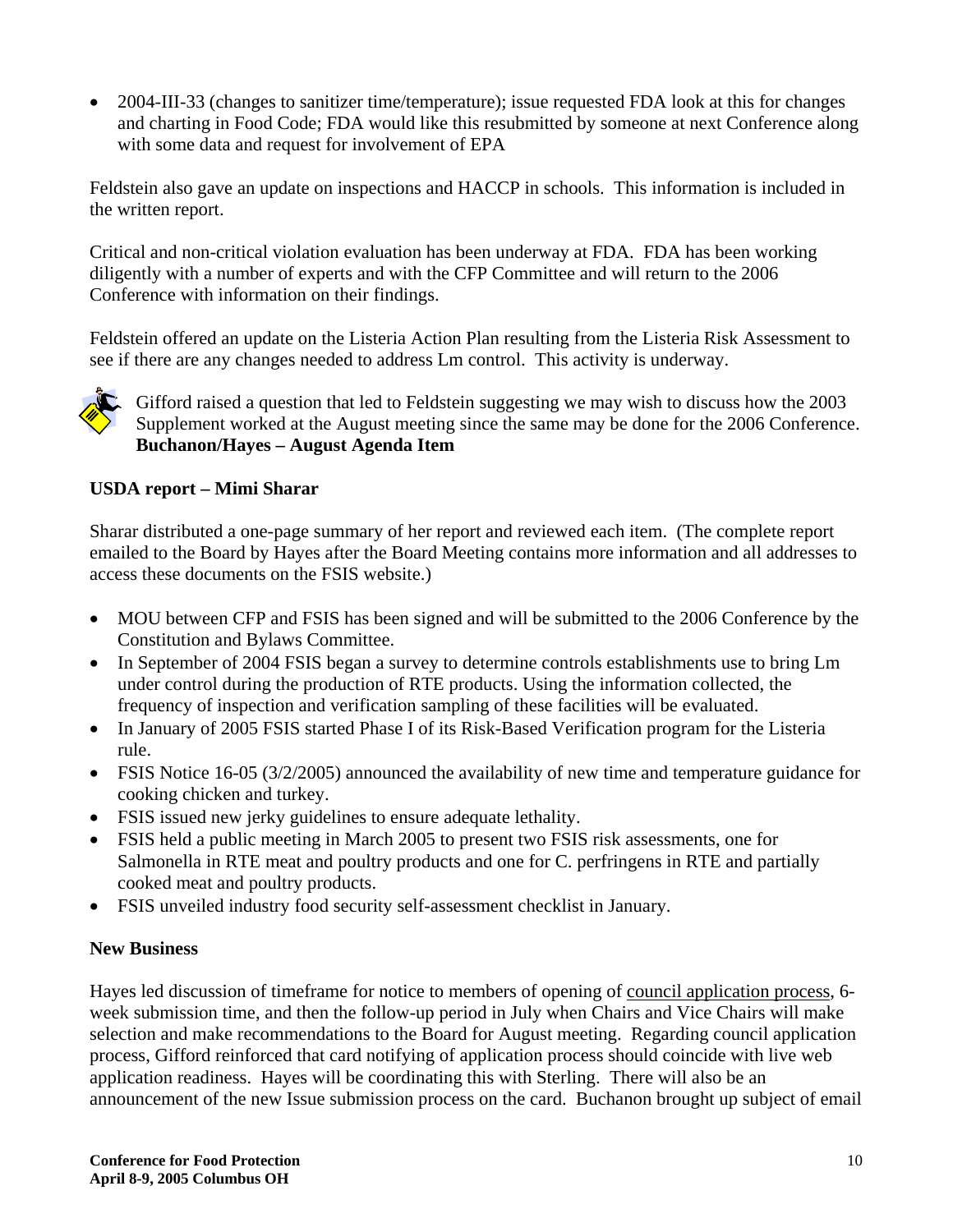blast capability which will be researched. Robbins again offered to share her email address information.

Hayes started discussion about Conference fees by reminding the Board that the Conference is solvent. Do we want to keep registration fees the same as 2004 - \$375 pre-registration and \$150 workshop (\$425/\$200 on-site)? Hayes recommends keeping it the same. Gerzonich raised the issue of Conference grants and how they would impact fee decisions. We may have to set fees before we know anything about such grants, but USDA and FDA will pursue them. We had previously been advised that Kroger may help with local attendees' fees. Hayes stated that we will be making outreach efforts to lapsed members and will be more aggressive with sponsorship efforts. These activities will all contribute to the financial well-being of the Conference.



Smyly suggested that final decision regarding Conference fees be made in August. **Buchanon/Hayes – August Agenda Item**

Hayes reviewed Conference time table that establishes action steps for the meeting:

- December  $9<sup>th</sup>$ , registration packets go out and are posted on the CFP website with invitation from Conference Chair, tentative program for workshop, hotel information, etc. Voting delegates will get information related to their role as will their agency heads (State Commissioners and Secretaries) regarding attendance and selection of delegates.
- January  $6<sup>th</sup>$  is the suggested date for Committee reports and prospective issues to be received by Council Chairs. \*
- January  $23^{rd}$  is the final date for Issue submission.
- February  $27<sup>th</sup>$  is the date when issue assignments are completed.
- March  $9<sup>th</sup>$  Issues will be posted on website and distributed to registrants, delegates, Board, and council members

\* Kohl said his Committees are working with a December 18th deadline date for committee reports and Issues, and other Council Chairs agreed that this was achievable.



Everly requested master calendar draft for everything. **Hayes** will finish it soon and will distribute it to the Board.

Discussion of problems with zip files generated commitment that memos with zap attachments will be sent first without attachment to alert members, then with attachment and then given special handling for Cornman and Luedeman.

Feldstein brought up issue of voting delegate packets, specifically how does one qualify to be a voting delegate from a State. There was a problem in 2004 when regulator did not have appropriate authority at the time of the Conference. Board is not sure if we can assess the credentials of delegates. No further action taken.

Hayes is working with Sterling to set up online registration using IAFP website as a model. Discussion of payment process ensued. Hayes expects 2/3+ credit card payments through secure socket on the website. Then the charges will be processed through the CFP credit card machine. Sponsors can also contribute this way. Decision made to continue to have hard copy registration package sent out as well.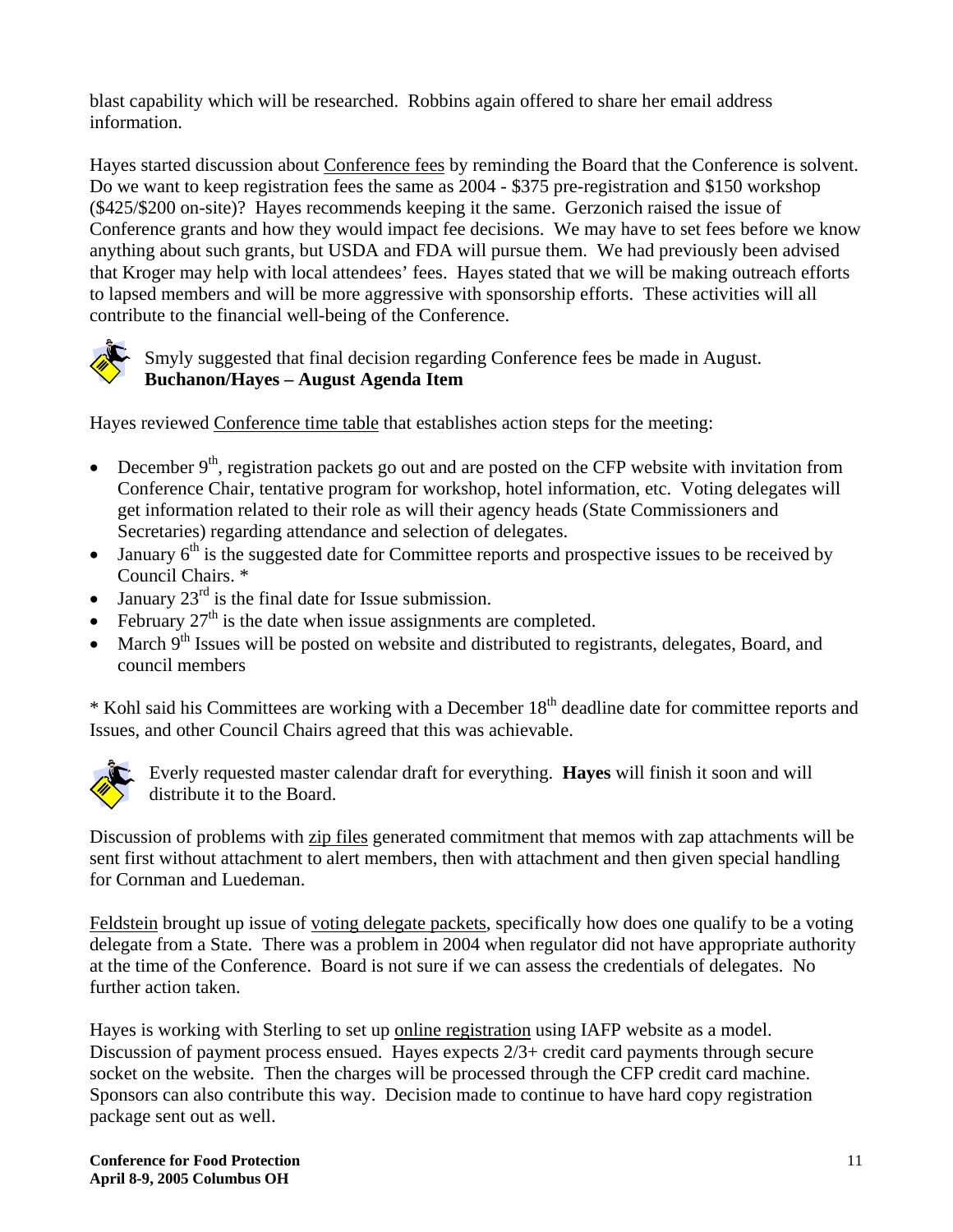Regarding Issue and Proceedings CD's, Hayes asked will we send out a CD for Issues and final conference proceedings or do we notify them of placement on website? After much discussion, we'll stick to sending out CD with Issues for this Conference. We will wait on decision regarding the CD for proceedings.

Job assignments for biennial meeting:

- Council Orientation Tom Chestnut/Alan Gelfius
- Committee Formation Meeting Steve McAndrew with Lorna Girard
- New Attendee Orientation Larry Eils
- Scribe Training Dee Williams (Scribe Supervisor)
- Runner Training Dee Williams and Dave Ludwig

Sponsorship Committee needs to be formed – Buchanon previously contacted folks and found Hedman, Eils, and possibly Reimers. Smyly also offered to participate. Based on a recommendation from a previous attendee, should we offer a Platinum Level for sponsorship say \$3500 with a 3rd free registration? Currently gold/silver/bronze/copper - \$2000/1500/1000/200-999. In-kind contributions are not accepted at this time.

The Board charges the **Sponsorship Committee** to evaluate contribution levels and suggest revisions as they deem fit.

CFP Fall Board Meeting Date August 26-27, College Park, MD. Decision was made based on the availability of Council Chairs recognizing that some Board members would not be able to attend. Members requested that the Marriott be approached first then the Holiday Inn. Kohl may be able to help with room rates.

Christy asked if committee money supports face to face meetings. Answer is yes. Request must come through Trevor and is subject to approval of the Board.

Buchanon asked Panico if position descriptions will all establish term limits, especially regarding standing committees. Panico said there has been no discussion of this on the Committee and that this is not spelled out in the Constitution & Bylaws with regard to standing committees. Buchanon noted that some of the comments received from previous Conference attendees indicate that there is a perception that participation may be limited by extended tenure of some positions.

Discussion ensued. Everly suggested that we look at forming a committee for nomination of all standing committee chairs. Panico stated that historically standing committee chairs have always been voting Board members and that makes sense because of their awareness of Board activities. He also suggested 6-year terms for continuity with Board membership. Dan sees value in maintaining continuity by rotating 1/3 of the committee membership. Wright recommended 2-year terms with nominating committee selection and Board approval for continued service beyond 2-year term. A number of Board members echoed need for transparency and the widest possible representation and opportunity for all CFP positions including Council membership. Membership application should have obligatory experience block.